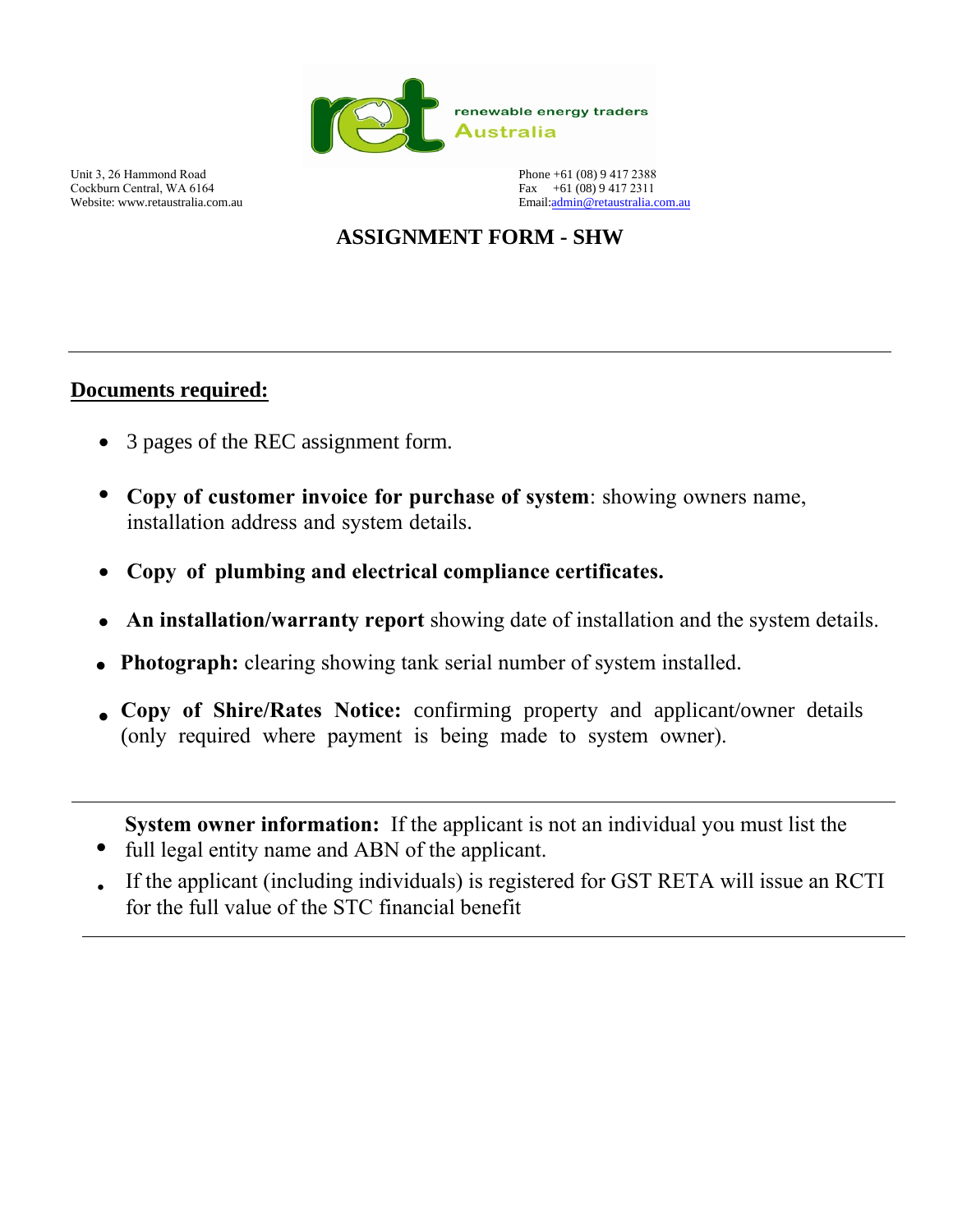

Unit 3, 26 Hammond Road Cockburn Central, WA 6164 Website: www.retaustralia.com.au Phone +61 (08) 9 417 2388 Fax  $+61(08)94172311$ 

Email:admin@retaustralia.com.au

### **ASSIGNMENT OF STCs FOR SOLAR HOT WATER SYSTEM**

|                                | <b>OWNER'S DETAILS</b>                                                                                   |                                                                                        |        |              |              |          |      |  |  |  |
|--------------------------------|----------------------------------------------------------------------------------------------------------|----------------------------------------------------------------------------------------|--------|--------------|--------------|----------|------|--|--|--|
| $\mathbf{1}$                   | <b>First Name:</b>                                                                                       | Surname:                                                                               |        |              |              |          |      |  |  |  |
|                                | <b>OR Legal Entity Name:</b>                                                                             | ABN:                                                                                   |        |              |              |          |      |  |  |  |
|                                | <b>Postal Address</b>                                                                                    |                                                                                        |        |              | <b>State</b> | Postcode |      |  |  |  |
|                                | Telephone:                                                                                               | (w)                                                                                    |        | (h)          |              |          |      |  |  |  |
|                                | Fax:                                                                                                     | (w)                                                                                    |        | (h)          |              |          |      |  |  |  |
|                                | Mobile:                                                                                                  |                                                                                        |        |              |              |          |      |  |  |  |
|                                | Email:                                                                                                   |                                                                                        |        |              |              |          |      |  |  |  |
| $\overline{2}$                 | <b>INSTALLATION DETAILS</b>                                                                              |                                                                                        |        |              |              |          |      |  |  |  |
|                                | Address of<br>Installation:                                                                              |                                                                                        |        |              | <b>State</b> | Postcode |      |  |  |  |
|                                | Property type:                                                                                           | Residential                                                                            | School |              | Commercial   |          |      |  |  |  |
|                                | Building type:                                                                                           | Single                                                                                 |        | Multi storey |              |          |      |  |  |  |
|                                |                                                                                                          |                                                                                        |        | Yes          | No           |          |      |  |  |  |
|                                | Is there more than one Solar Water Heater<br>at this address?                                            |                                                                                        |        |              |              |          |      |  |  |  |
|                                |                                                                                                          | If yes to above, please describe where this                                            |        |              |              |          |      |  |  |  |
|                                |                                                                                                          | system is installed in comparison to<br>previous SWH systems at the address:           |        |              |              |          |      |  |  |  |
|                                |                                                                                                          | e.g 'Second SWH at address - New SWH installed for                                     |        |              |              |          |      |  |  |  |
|                                | kitchen"                                                                                                 |                                                                                        |        |              |              |          |      |  |  |  |
|                                | within 12 months of this date)                                                                           | Installation date: (Note: STCs must be claimed                                         |        |              |              |          |      |  |  |  |
|                                |                                                                                                          | This date should be the latest date shown on                                           |        |              |              |          |      |  |  |  |
| $\mathbf{3}$                   |                                                                                                          | either trade completion certificate                                                    |        |              |              |          |      |  |  |  |
|                                | <b>System Brand</b>                                                                                      |                                                                                        |        |              |              |          |      |  |  |  |
|                                | <b>System Model</b>                                                                                      |                                                                                        |        |              |              |          |      |  |  |  |
|                                | <b>Serial Number</b><br>Size of Tank                                                                     |                                                                                        |        |              |              |          |      |  |  |  |
|                                | <b>Number of Solar Panels</b>                                                                            |                                                                                        |        |              |              |          |      |  |  |  |
|                                | Is the volumetric capacity of this                                                                       |                                                                                        |        | Yes          | No           |          |      |  |  |  |
|                                | installation greater than 700L?                                                                          |                                                                                        |        |              |              |          |      |  |  |  |
|                                |                                                                                                          | If installing a system with a volumetric capacity greater than 700 litres              |        |              |              |          |      |  |  |  |
|                                |                                                                                                          | I have attached a statutory declaration signed by                                      |        | Yes          | <b>No</b>    |          |      |  |  |  |
|                                | the person creating STCs for the above system<br><b>No</b>                                               |                                                                                        |        |              |              |          |      |  |  |  |
|                                | I have attached a statutory declaration which<br>Yes<br>confirms the above system is appropriately sized |                                                                                        |        |              |              |          |      |  |  |  |
|                                | If you answer No for either of the above questions and your system's volumetric capacity is greater      |                                                                                        |        |              |              |          |      |  |  |  |
|                                | than 700L then you are not eligible to any STCs.                                                         |                                                                                        |        |              |              |          |      |  |  |  |
| $\overline{\mathbf{4}}$        |                                                                                                          | STC ELIGIBILITY - Number of STCs this system is entitled to:                           |        |              |              |          |      |  |  |  |
|                                |                                                                                                          | (Please refer to Owners Guide http://ret.cleanenergyregulator.gov.au/hot-water-systems |        |              |              |          |      |  |  |  |
|                                |                                                                                                          |                                                                                        |        |              |              |          |      |  |  |  |
|                                |                                                                                                          |                                                                                        |        |              |              |          |      |  |  |  |
|                                |                                                                                                          |                                                                                        |        |              |              |          |      |  |  |  |
|                                | <b>OFFICE USE:</b>                                                                                       |                                                                                        |        |              |              |          |      |  |  |  |
| Received:                      |                                                                                                          | checked by:                                                                            |        | <b>SW</b>    |              |          | STC: |  |  |  |
| MYOB:<br>Paid:<br>BU:<br>Flag: |                                                                                                          |                                                                                        |        |              |              |          |      |  |  |  |
|                                |                                                                                                          |                                                                                        |        |              |              |          |      |  |  |  |
|                                |                                                                                                          |                                                                                        |        |              |              |          |      |  |  |  |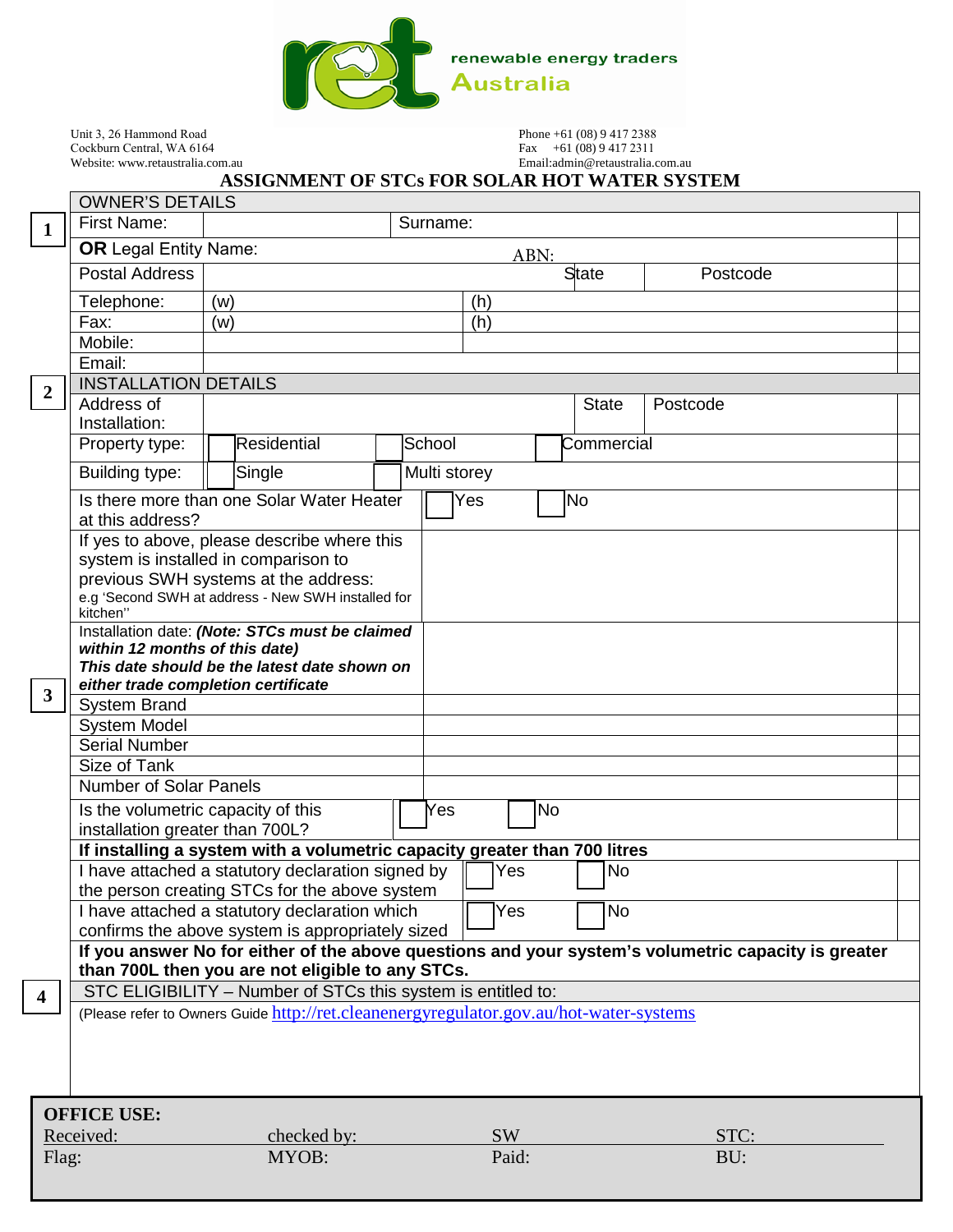|                                                                                                                                                                                                                                                                                                                                      | COMMENTS - if the unit has any unusual circumstances not discussed above, please describe them here:                                                                                                                                                                                                                                                            |  |  |  |  |
|--------------------------------------------------------------------------------------------------------------------------------------------------------------------------------------------------------------------------------------------------------------------------------------------------------------------------------------|-----------------------------------------------------------------------------------------------------------------------------------------------------------------------------------------------------------------------------------------------------------------------------------------------------------------------------------------------------------------|--|--|--|--|
|                                                                                                                                                                                                                                                                                                                                      |                                                                                                                                                                                                                                                                                                                                                                 |  |  |  |  |
| Other                                                                                                                                                                                                                                                                                                                                | Which of the following categories does the SWH installation fit into?<br>SWH is installed as part of a new building<br>SWH replaces an electric hot water system<br>SWH replaces a solar water heater (including boosted solar water heaters)<br>SWH is the first installation of a water heater at an existing building<br>SWH replaces a gas hot water system |  |  |  |  |
| SYSTEM INSTALLER (The Clean Energy Regulator consider the installer to be the person who completes<br>the last stage of the installation, at which point the system is capable of generating hot water during both<br>day and night). If plumber is different to gas fitter, both completion notices are required.<br><b>PLUMBER</b> |                                                                                                                                                                                                                                                                                                                                                                 |  |  |  |  |
| <b>First Name</b>                                                                                                                                                                                                                                                                                                                    |                                                                                                                                                                                                                                                                                                                                                                 |  |  |  |  |
| Surname                                                                                                                                                                                                                                                                                                                              |                                                                                                                                                                                                                                                                                                                                                                 |  |  |  |  |
| Licence No                                                                                                                                                                                                                                                                                                                           |                                                                                                                                                                                                                                                                                                                                                                 |  |  |  |  |
| Postal<br><b>Address</b>                                                                                                                                                                                                                                                                                                             | Postcode<br><b>State</b>                                                                                                                                                                                                                                                                                                                                        |  |  |  |  |
| Telephone                                                                                                                                                                                                                                                                                                                            |                                                                                                                                                                                                                                                                                                                                                                 |  |  |  |  |
| Mobile                                                                                                                                                                                                                                                                                                                               |                                                                                                                                                                                                                                                                                                                                                                 |  |  |  |  |
| Email                                                                                                                                                                                                                                                                                                                                |                                                                                                                                                                                                                                                                                                                                                                 |  |  |  |  |
| <b>GASFITTER</b> (if applicable)                                                                                                                                                                                                                                                                                                     |                                                                                                                                                                                                                                                                                                                                                                 |  |  |  |  |
| <b>First Name</b>                                                                                                                                                                                                                                                                                                                    |                                                                                                                                                                                                                                                                                                                                                                 |  |  |  |  |
| Surname                                                                                                                                                                                                                                                                                                                              |                                                                                                                                                                                                                                                                                                                                                                 |  |  |  |  |
| Licence No                                                                                                                                                                                                                                                                                                                           |                                                                                                                                                                                                                                                                                                                                                                 |  |  |  |  |
| Postal<br><b>Address</b>                                                                                                                                                                                                                                                                                                             |                                                                                                                                                                                                                                                                                                                                                                 |  |  |  |  |
|                                                                                                                                                                                                                                                                                                                                      | <b>State</b><br>Postcode                                                                                                                                                                                                                                                                                                                                        |  |  |  |  |
| Telephone                                                                                                                                                                                                                                                                                                                            |                                                                                                                                                                                                                                                                                                                                                                 |  |  |  |  |
| Mobile                                                                                                                                                                                                                                                                                                                               |                                                                                                                                                                                                                                                                                                                                                                 |  |  |  |  |
| Email                                                                                                                                                                                                                                                                                                                                |                                                                                                                                                                                                                                                                                                                                                                 |  |  |  |  |
| <b>ELECTRICIAN</b>                                                                                                                                                                                                                                                                                                                   |                                                                                                                                                                                                                                                                                                                                                                 |  |  |  |  |
| <b>First Name</b>                                                                                                                                                                                                                                                                                                                    |                                                                                                                                                                                                                                                                                                                                                                 |  |  |  |  |
| Surname                                                                                                                                                                                                                                                                                                                              |                                                                                                                                                                                                                                                                                                                                                                 |  |  |  |  |
| Licence No                                                                                                                                                                                                                                                                                                                           |                                                                                                                                                                                                                                                                                                                                                                 |  |  |  |  |
| Postal<br><b>Address</b>                                                                                                                                                                                                                                                                                                             | <b>State</b><br>Postcode                                                                                                                                                                                                                                                                                                                                        |  |  |  |  |
| Telephone                                                                                                                                                                                                                                                                                                                            |                                                                                                                                                                                                                                                                                                                                                                 |  |  |  |  |
| Mobile                                                                                                                                                                                                                                                                                                                               |                                                                                                                                                                                                                                                                                                                                                                 |  |  |  |  |
| Email                                                                                                                                                                                                                                                                                                                                |                                                                                                                                                                                                                                                                                                                                                                 |  |  |  |  |

Г  $\lfloor$